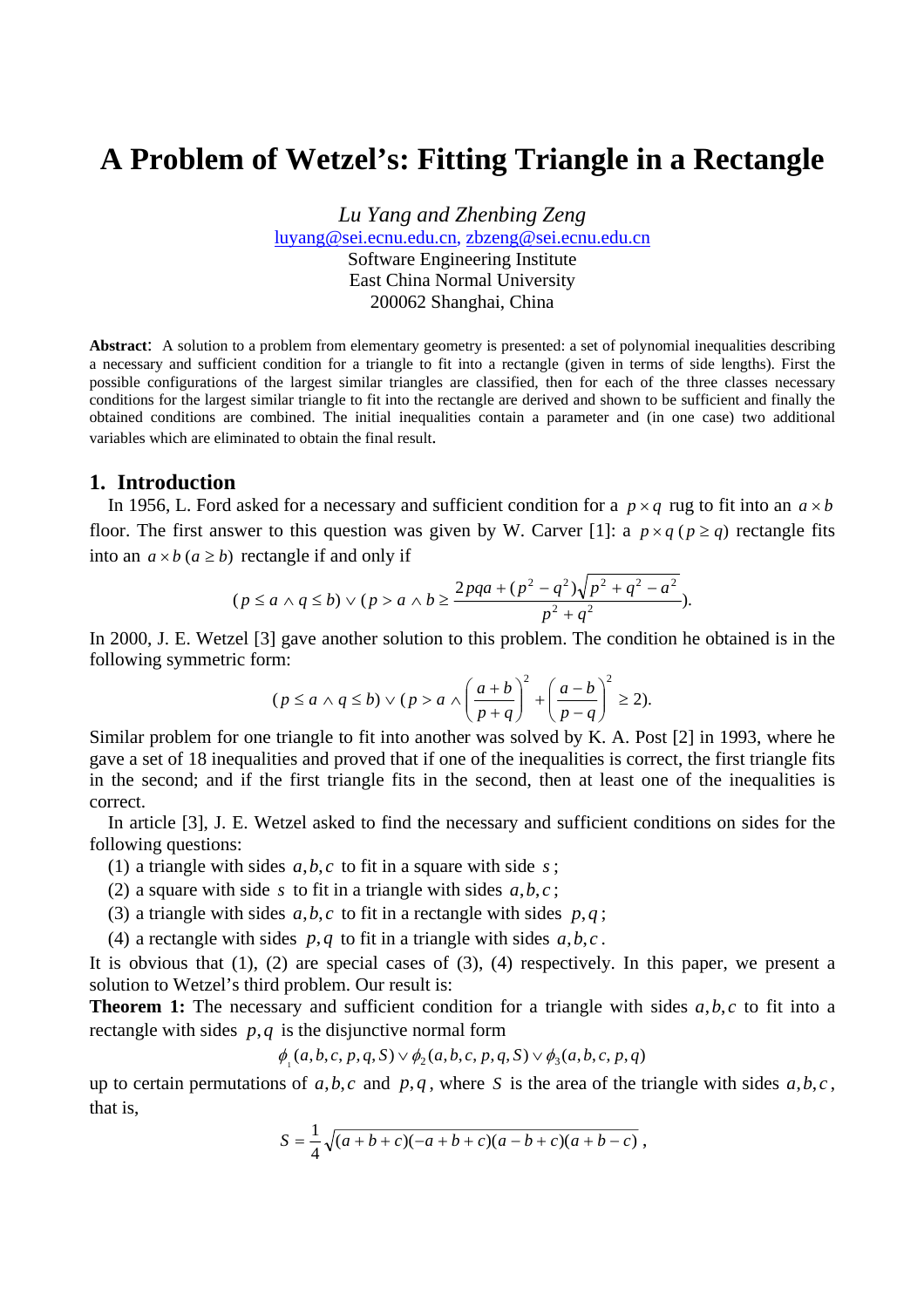and  $\phi_1$ ,  $\phi_2$ ,  $\phi_3$  are defined by:

$$
\phi_1 = 4b^2 p^2 + 4c^2 q^2 - 16p q S \ge (b^2 + c^2 - a^2)^2
$$
  
\n
$$
\wedge (a^2 + b^2 - c^2) p < 4q S < 2b^2 p
$$
  
\n
$$
\wedge (c^2 + a^2 - b^2) q < 4p S < 2c^2 q,
$$
  
\n
$$
\phi_2 = a^2 q \le 2p S \le apq \wedge a^2 + c^2 \ge b^2 \wedge a^2 + b^2 \ge c^2,
$$
  
\n
$$
\phi_3 = a^2 \le p^2 + q^2 \wedge \tan B \le \frac{p}{q} \wedge \tan C \le \frac{q}{p},
$$

with respectively.

Our idea to solve this problem is: In the first step to find some geometric properties for the configuration formed by the largest similar triangle that lies in the target rectangle through analyzing the possible rotations and translations of the triangle inside rectangle, then in the second step to establish the equations and inequalities that describe maximal configuration, and finally to get the necessary and sufficient condition through eliminating the parameters (variables other than  $a, b, c$  and  $p, q$  ) in the semi-algebraic systems.

The paper is organized as follows. In Section 2 we will prove that any optimal solution to Wetzel's problem must be one of the three specified configurations, namely, configurations formed by a triangle and a rectangle of Pattern 1, Patter 2 or Patter 3 as defined in this section. In Section 3 we prove that an optimal configuration of Pattern 2 or Pattern 3 satisfies the conjunctive form  $\phi_2$  or  $\phi_3$  with respectively. In Section 4 we show that an optimal configuration of Pattern 1 satisfies the conjunctive form  $\phi_1$ . In the last section we state the final result.

### **2. The Largest Similar Triangle Contained in a Rectangle**

The following lemma gives a necessary condition for the largest triangle which is similar to the given triangle and fits into the given rectangle.

**Lemma 1:** If a triangle *ABC* fits into a rectangle *KLMN*, the largest similar triangle  $A_0B_0C_0$  of ABC that can fit into KLMN satisfies one of the following three properties:

(P1):  $A_0B_0C_0$  and *KLMN* have a common vertex, the other two vertices of the triangle lie respectively in the interior of the two sides of the rectangle that are not adjacent to the common vertex, as shown in Figure 1a;

(P2): One vertex of  $A_0B_0C_0$  lies in the interior of a side of *KLMN*, the other two vertices of the triangle lie on the opposite side of the rectangle, as shown in Figure 1b;

(P3): Two vertices of  $A_0B_0C_0$  lie on the diagonal vertices of *KLMN*, the third vertex of the triangle lies on the side or in the interior of the rectangle, as shown in the Figure 1c.

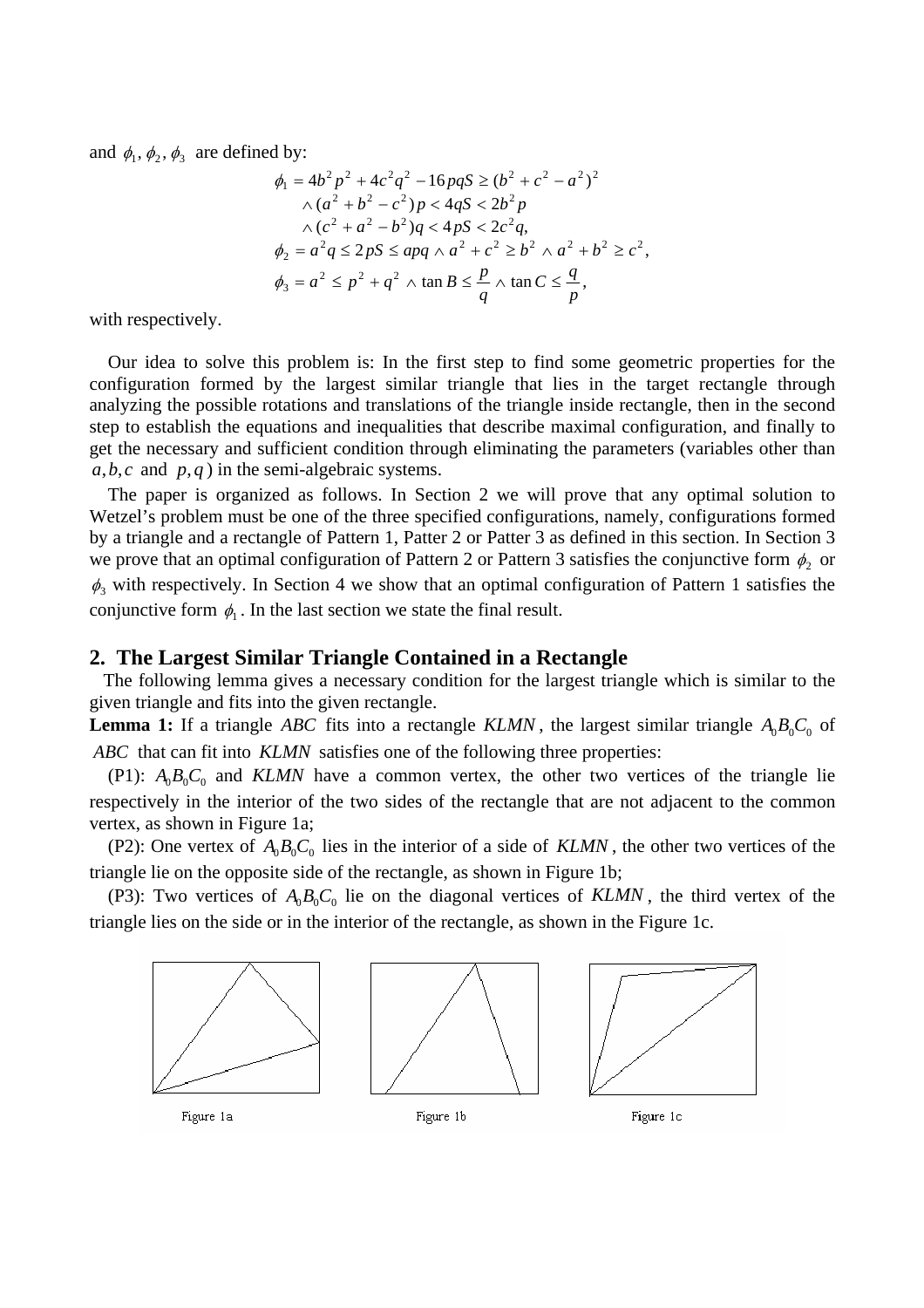**Proof:** The following properties can be easily observed.

(Q1): If a triangle *ABC* fits into a rectangle *KLMN* such that there are two adjacent sides of the rectangle, say, MN and NK, containing no vertex of ABC, as shown in figure 2a, then ABC can fit into *KLMN* so that the four sides of the rectangle contain no vertex of the triangle. This can be done by translating the rectangle as in figure 2b.



(Q2): If a triangle *ABC* fits into a rectangle *KLMN* such that there are two opposite sides of the rectangle, say, *KL* and *MN* , containing no vertex of *ABC* , and each of the other two sides contains one vertex of *ABC* , say *B* in the interior of *LM* and *C* in the interior of *NK* , as shown in figure 3a, then *ABC* can fit into *KLMN* so that the four sides of the rectangle contain no vertex of the triangle. This can be done by rotating the triangle ABC as in figures 3b-1, 3b-2 and then translating the rectangle as in figure 3c.



Let  $T(a,b,c)$  be the triangle with sides  $a,b,c$ ,  $R(p,q)$  be the rectangle with sides  $p,q$ . Let  $\Lambda = {\lambda | \lambda \geq 1, T(\lambda a, \lambda b, \lambda c) \subseteq R(p, q)}$ . If  $T(a, b, c)$  fits into  $R(p, q)$ , then  $\Lambda$  is a non-empty and bounded subset of real numbers. According to the Bolzano-Weierstrass theorem,  $\Lambda$  is a closed set, i.e.,  $\lambda_0 = \max \Lambda$  exists and  $A_0 B_0 C_0 = T(\lambda_0 a, \lambda_0 b, \lambda_0 c)$  does also fit into the rectangle  $R(p, q)$ . Let *KLMN* be the rectangle  $R(p,q)$ . Consider the configuration formed by  $A_0B_0C_0$  and *KLMN*. It is clear from (Q1) and (Q2) that if there are only two vertices of the triangle containing on the sides of the rectangle, then they are either a pair of diagonal vertices of the rectangle as in Figure 1c, or one of them lies on a vertex of the rectangle and another lies on a side of the rectangle which is not adjacent to the common vertex, shown as in Figures 4a and 4b.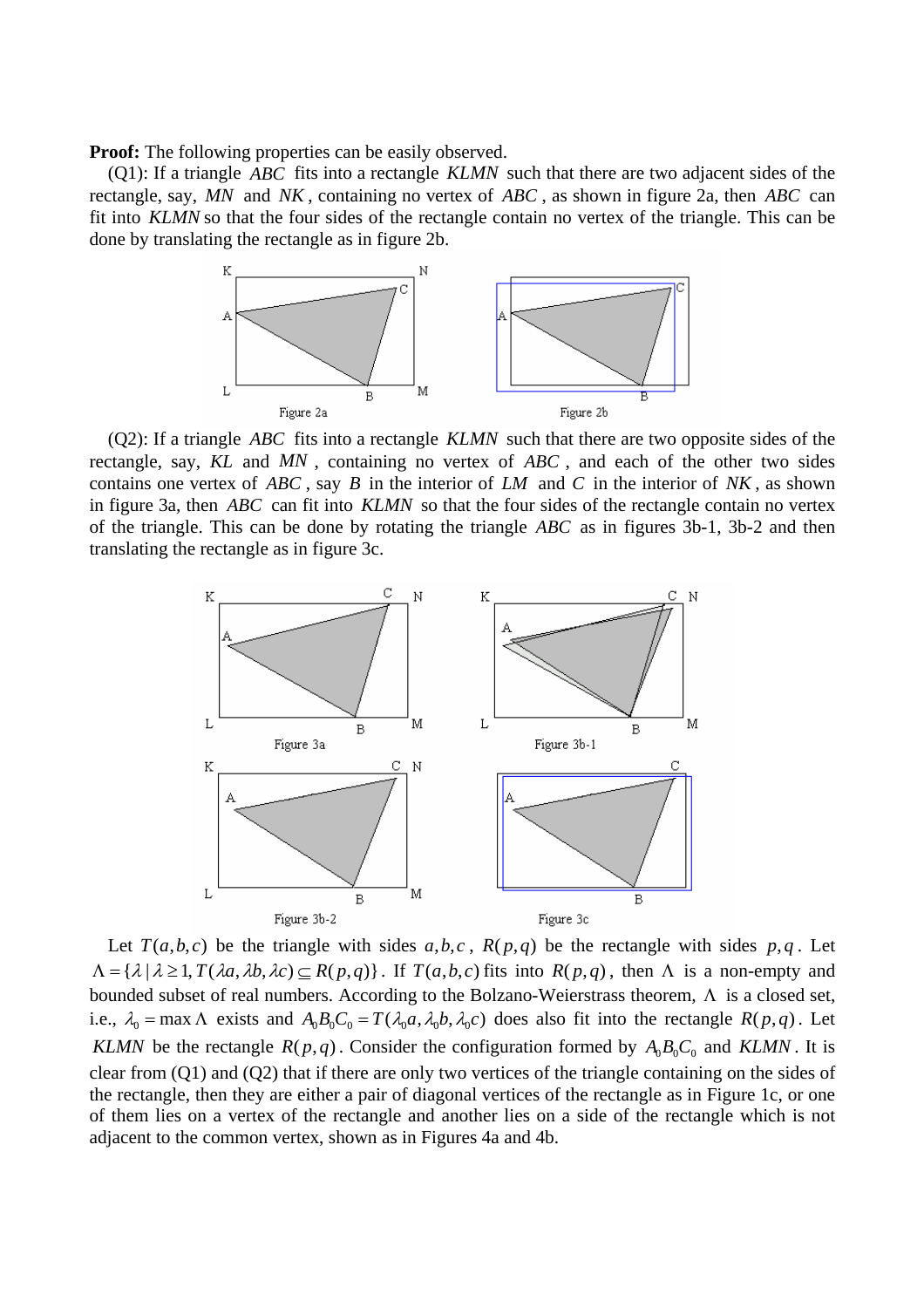

But in both of the latter two cases, we can translate the rectangle, shown in Figures 4c and 4d, so that  $A_0B_0C_0$  fits into the new rectangle, two vertices of  $A_0B_0C_0$  lie in the interior of a pair of opposite sides of the rectangle and the third vertex is in the interior of the rectangle as in Figure 2a. According to (Q2)  $A_0B_0C_0$  in not the largest similar triangle to fit into *KLMN*. This proves that if the largest similar triangle to fit into the rectangle has only two vertices containing on the sides of the rectangle, then the configuration must satisfy (P3).

If all three vertices of the triangle lie on the sides of the rectangle, then the maximal configurations can be classified into 9 cases according to the number of the common vertices of the triangle and the rectangle, shown as in Figures 5a to 5i.

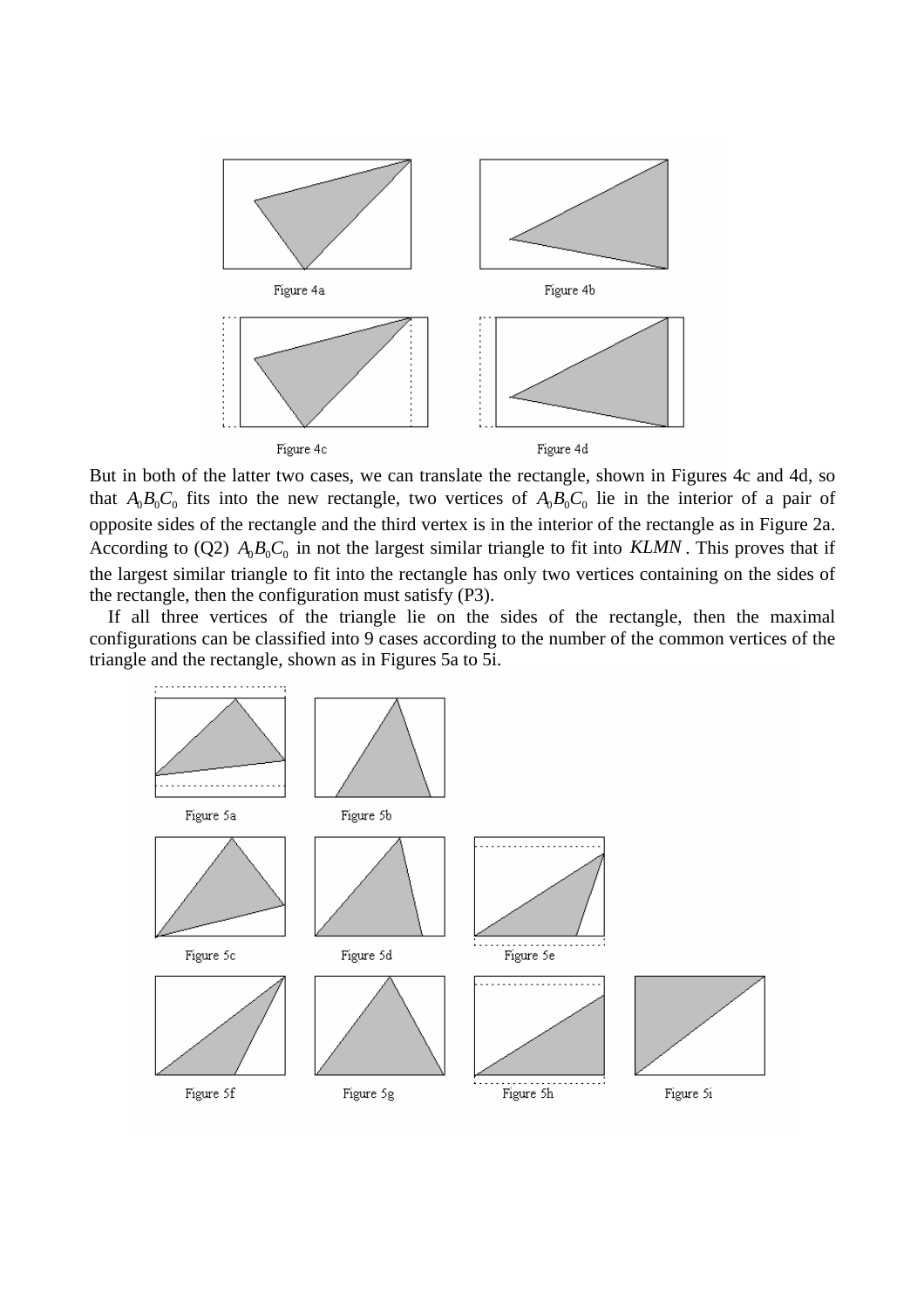In Figures 5a and 5b, the triangle and the rectangle have no common vertex, and there is only one common vertex in Figures 5c to 5e, two common vertices in Figures 5f to 5h, three in Figure 5i. It is easy to see that in Figure 5a and 5e we can translate the rectangle as shown in the figures so that two vertices of the triangle lie in the interior of a pair of opposite sides of the rectangle, the third vertex of the triangle lies in the interior of the rectangle, and therefore these two configurations can not be optimal according to (Q2). Among other 7 cases, Figure 5c satisfies (P1); Figures 5b, 5d, 5g and 5h satisfy (P2), Figures 5f and 5i satisfy (P3).

This completes the proof of Lemma 1.

For simplicity of the discussion below, we give the following definition to the configurations of triangle and rectangle.

**Definition 1:** A configuration formed by a triangle  $A_0B_0C_0$  and a rectangle *KLMN* is called to be of Pattern 1 (or Pattern 2, Pattern 3, respectively), if the  $A_0B_0C_0$  and *KLMN* satisfies the Property (P1)  $(or (P2), (P3), respectively).$ 

# **3. Optimal Fitting Configurations of Pattern 2 and Pattern 3**

In this section we figure out the optimal fitting configurations of Pattern 2 and 3. First we establish the system of equations and inequalities for each pattern.

Let's start with the configuration formed by the largest similar triangle  $A_0B_0C_0$  and the rectangle *KLMN* of Pattern 3. Without loss of generality, we may assume that  $B_0 = L$ ,  $C_0 = N$ ,  $A_0 \in KLN$ . Then we have

$$
p^{2} + q^{2} = \lambda_{0}^{2} a^{2} \ge a^{2}, \quad \tan B = \tan B_{0} \le \frac{p}{q}, \quad \tan C = \tan C_{0} \le \frac{q}{p}, \quad \lambda_{0} \ge 1.
$$
 (1)

Since

$$
\tan B = \frac{4S}{c^2 + a^2 - b^2}, \quad \tan C = \frac{4S}{a^2 + b^2 - c^2},
$$

where *S* is the area of the triangle with sides  $a, b, c$ , i.e.,

$$
S = \frac{1}{4}\sqrt{(a+b+c)\cdot(a+b-c)\cdot(a-b+c)\cdot(-a+b+c)},
$$

the system (1) can be transformed to a semi-algebraic system in variables *a*, *b*, *c*; *p*, *q* and parameter  $\lambda_0$ . The next lemma shows that the equations and inequalities in this system are enough for describing a fitting configuration of Pattern 3.

**Lemma 2.** Let *a*,*b*, *c* be the sides of a triangle *ABC* , *p*,*q* the sides of a rectangle *KLMN* ,  $p = LM$ ,  $q = KL$ . If the following inequalities

$$
a^2 \le p^2 + q^2
$$
,  $\tan B \le \frac{p}{q}$ ,  $\tan C \le \frac{q}{p}$ 

hold, then there exists a point  $A_0$  in the rectangle *KLMN* such that the triangle  $A_0B_0C_0$  with  $B_0 = L$ ,  $C_0 = N$  is similar to *ABC*, and

$$
\frac{B_0 C_0}{BC} = \frac{C_0 A_0}{CA} = \frac{A_0 B_0}{AB} \ge 1.
$$

**Proof:** Let  $B_0 = L$ ,  $C_0 = N$ . Construct  $\angle A_0 B_0 C_0 = \angle ABC$ ,  $\angle B_0 C_0 A_0 = \angle BCA$  so that  $A_0$  is in the same of line LN with K. Then  $A_0B_0C_0$  is similar to ABC and  $A_0$  lies in triangle KLN since  $\tan B \leq p / q$  and  $\tan C \leq q / p$ . It is clear that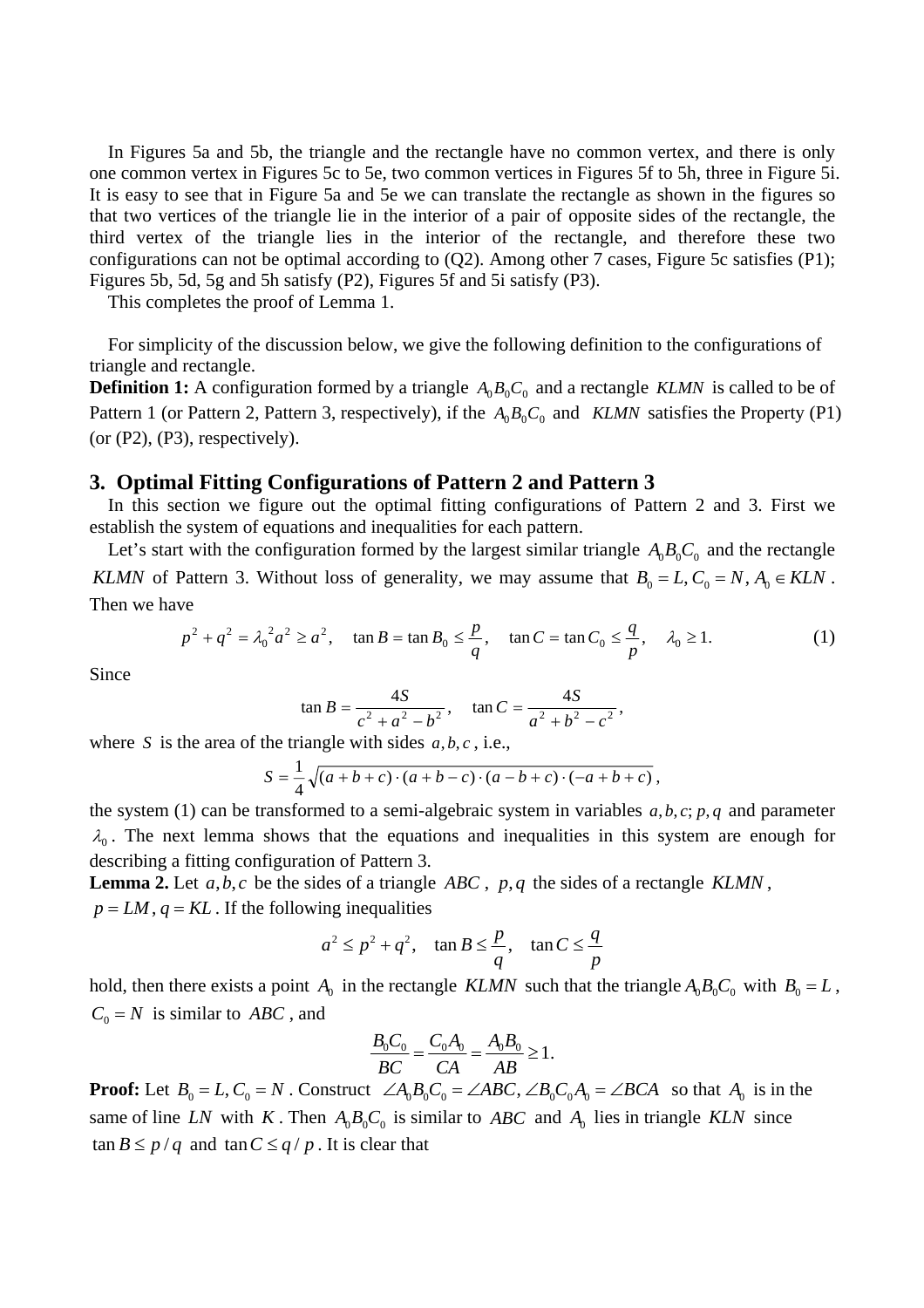$$
\frac{B_0 C_0}{BC} = \frac{C_0 A_0}{CA} = \frac{A_0 B_0}{AB} = \frac{\sqrt{p^2 + q^2}}{a} \ge 1.
$$

Lemma 2 is proved.

For Pattern 2, we may assume  $B_0, C_0 \in LM$ ,  $A_0 \in \text{interior}(KN)$  as in Figure 6a. It is easy to observe the following necessary condition:

$$
\lambda_0 h_a = q, \ p \ge \lambda_0 a, \ \lambda_0 \ge 1,\tag{2}
$$

where  $h_a$  is the height of the triangle *ABC* with respect to side *BC*, and *S* the area of *ABC*. Since  $h_a = S/(2a)$ , the system (2) actually determines a semi-algebraic set of a, b, c, p, q,  $\lambda_0$ . Figures 6b to 6d show that other necessary conditions are needed to guarantee the configuration formed by  $A_0B_0C_0$  and *KLMN* to be of Pattern 2. This additional conditions required are

$$
a^2 + c^2 \ge b^2, \quad a^2 + b^2 \ge c^2. \tag{3}
$$

To see this, let's assume that  $\angle A_0B_0C_0$  or  $\angle B_0C_0A_0$  is obtuse, say,  $\angle B_0C_0A_0 > 90^\circ$  for example, as in Figure 6b, then we can translate the rectangle *KLMN* so that  $N = A_0$  and  $B_0, C_0 \in$  interior(*LM*), then rotate the triangle  $A_0B_0C_0$  around vertex  $A_0$  so that  $B_0$ ,  $C_0$  lie in the interior of *KLMN* as in Figure 6c, and finally translate the rectangle so that all vertices of the triangle lie in the interior of the rectangle, which contradicts to that  $A_0B_0C_0$  is the maximal similar triangle of *ABC* to fit into *KLMN* .



Now we prove that these inequalities are also sufficient for the configuration to be of Pattern 2 in essential. Namely, we have the following result.

**Lemma 3.** Let  $a, b, c$  be the sides of a triangle *ABC*,  $h_a$  the height of the triangle *ABC* with respect to side BC, p,q be the sides of a rectangle KLMN,  $p = LM$ ,  $q = KL$ . If  $a, b, c, p, q, \lambda_0$ satisfy the following inequalities

 $\lambda_0 h_a = q, \quad p \ge \lambda_0 a, \quad \lambda_0 \ge 1, \quad a^2 + c^2 \ge b^2, \quad a^2 + b^2 \ge c^2$ 

then there exist  $A_0 \in NK$ ,  $B_0, C_0 \in LM$  such that the triangle  $A_0B_0C_0$  is similar to *ABC*, and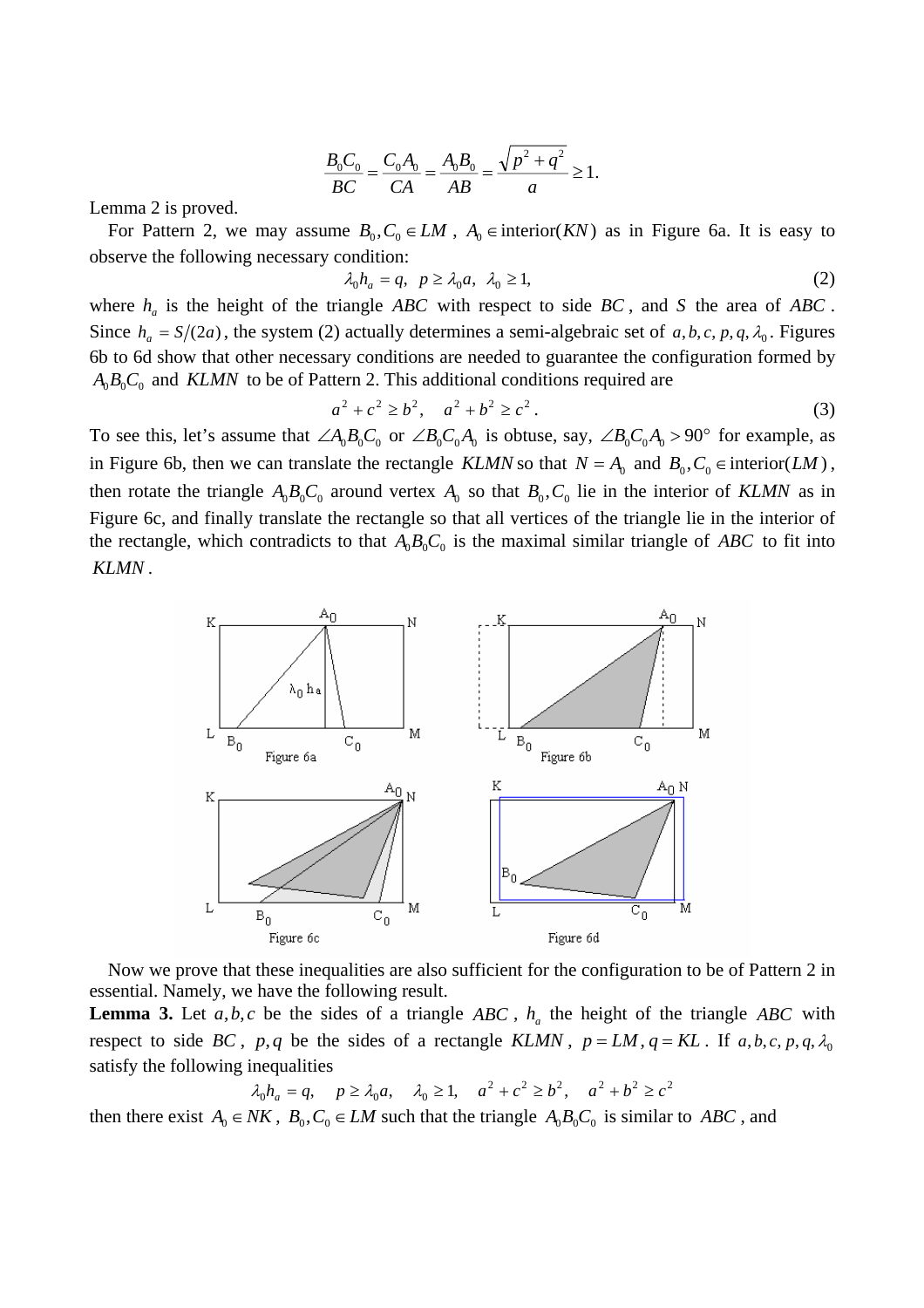$$
\frac{B_0 C_0}{BC} = \frac{C_0 A_0}{CA} = \frac{A_0 B_0}{AB} \ge 1.
$$

**Proof:** Take  $B_0 = L$ . Since  $LM = p \geq \lambda_0 a$ , we can take a point  $C_0$  in LM such that  $B_0C_0 = \lambda_0 a$ . Construct  $\angle A_0B_0C_0 = \angle ABC$ ,  $\angle B_0C_0A_0 = \angle BCA$  such that point  $A_0$  lies in the same side of line *LM* with N,K. Then the triangle  $A_0B_0C_0$  is similar to ABC,  $B_0C_0$  / BC =  $\lambda_0 \ge 1$ . According to  $a^2 + c^2 \ge b^2$ ,  $a^2 + b^2 \ge c^2$ , we know that  $\angle A_0 B_0 C_0 \le 90^\circ$ ,  $\angle B_0 C_0 A_0 \le 90^\circ$ . This means that  $A_0$  is contained in the strip determined by straight line *LK* and *MN*. Since the distance from  $A_0$  to  $B_0C_0$ is  $\lambda_0 \cdot h_a = q$ , we know that point  $A_0$  is on *NK* as claimed. Lemma 3 is proved.

Note that the configurations formed by  $A_0B_0C_0$  and *KLMN* in Lemma 3 are of Pattern 2 ( $A_0 \in \text{interior}(NK)$ ,  $B_0, C_0 \in LM$ ) in general case. The only exception occurs if

$$
p = \lambda_0 a \wedge (a^2 + c^2 = b^2 \vee a^2 + b^2 = c^2),
$$

and in this case,  $A_0 = N \vee A_0 = K$ ,  $B_0 = L$ ,  $C_0 = M$ , the configuration is of Pattern 3.

Now we can give the necessary and sufficient condition for a triangle with sides  $a, b, c$  to fit into a rectangle with sides *p*,*q* in the way of Pattern 2 or Pattern 3. This can be obtained by eliminating the parameter  $\lambda_0$  in systems (1), (2) and (3). We have the following result.

**Theorem 2.** Let *ABC* be the triangle with sides  $a, b, c$ , *KLMN* the rectangle with sides  $p, q$ ,  $A_0 B_0 C_0$  the largest triangle similar to *ABC* that can fit into *KLMN*. Then *ABC* can fit into KLMN and the configuration formed by  $A_0 B_0 C_0$  and KLMN is of Pattern 2 or Pattern 3, if and only if either

$$
(a2q \le 2pS \le apq \land a2 + c2 \ge b2 \land a2 + b2 \ge c2)
$$
  
 
$$
\lor (a2 \le p2 + q2 \land 4pS \le (a2 + b2 - c2)q \land 4qS \le (c2 + a2 - b2)p),
$$

up to permutations of  $a, b, c$  and  $p, q$ , where *S* is the area of triangle *ABC*.

**Proof:** Let  $S(a, b, c)$  be the area of the triangle with sides  $a, b, c$ , and

$$
F = \tan B - \frac{p}{q} = \frac{4S(a,b,c)}{c^2 + a^2 - b^2} - \frac{p}{q}, \quad G = \tan C - \frac{p}{q} = \frac{4S(a,b,c)}{a^2 + b^2 - c^2} - \frac{q}{p}.
$$

Then it is easy to see that the semi-algebraic set defined by

$$
p^2 + q^2 = \lambda_0^2 a^2 \wedge F \le 0 \wedge G \le 0 \wedge \lambda_0 \ge 1
$$

can also be generated by formula

$$
(p2 + q2 \ge a2 \wedge F \le 0 \wedge G \le 0) \text{ and } \lambda_0 = \frac{\sqrt{p^2 + q^2}}{a},
$$

while the parameter  $\lambda_0$  has been eliminated in the first operand

$$
p^2 + q^2 \ge a^2 \wedge F \le 0 \wedge G \le 0,
$$

that is,

$$
a^{2} \le p^{2} + q^{2} \wedge 4pS \le (a^{2} + b^{2} - c^{2})q \wedge 4qS \le (c^{2} + a^{2} - b^{2})p.
$$

This gives a necessary and sufficient condition for the triangle  $T(a,b,c)$  to fit into the rectangle  $R(p,q)$ , and the configuration formed by  $R(p,q)$  and the largest triangle similar to  $T(a,b,c)$  that can also fit in  $R(p,q)$  is of Pattern, up to a permutation of  $a,b,c$  and  $p,q$ .

Similarly, the semi-algebraic set determined by (2) together with (3) can be represented by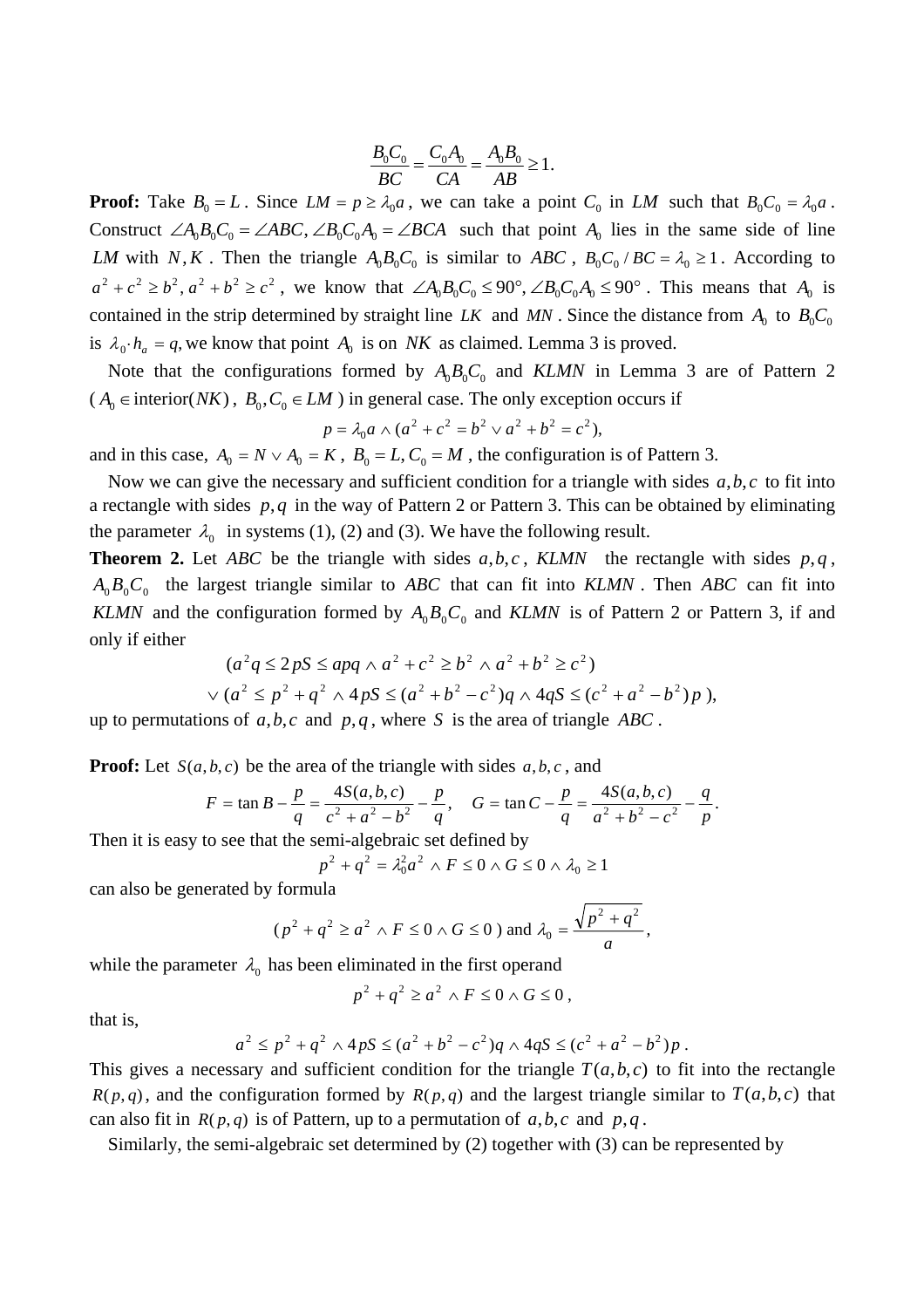$$
(q \ge h_a \land p \ge \frac{a}{h_a} \cdot q \land c^2 + a^2 \ge b^2 \land a^2 + b^2 \ge c^2) \text{ and } \lambda_0 = \frac{q}{h_a},
$$

and the parameter  $\lambda_0$  has been eliminated in the first operand, too. Substituting  $h_a = S(a, b, c)/(2a)$ into this formula we obtain

$$
a2q \le 2pS \le apq \wedge c2 + a2 \ge b2 \wedge a2 + b2 \ge c2.
$$

Theorem 2 is proved.

#### **4. Optimal Fitting Configuration of Pattern 1**

For configuration of Pattern 1, we may find some necessary conditions through analyzing the geometric properties. Let  $A_0 B_0 C_0$  be a triangle inscribed in the rectangle *KLMN* such that  $A_0 = L$ ,  $B_0$  in the interior of *MN* and  $C_0$  in the interior of *KN* as shown in the Figure 7. Take point *D* in *KL* such that  $B_0D$  is parallel to LM, and point F in  $A_0B_0$  such that  $C_0F$  is perpendicular to  $A_0B_0$ . Let E be the intersection point of  $A_0C_0$  and  $B_0D$ , G the intersection of  $C_0F$  and  $LM$ . Then the following inequalities hold:

$$
\angle A_0 < 90^\circ,
$$
\n
$$
\angle C_0 > \angle B_0 N E > \angle M N L = \arctan \frac{p}{q}, \quad \angle B_0 > \angle L N K = \arctan \frac{q}{p},
$$
\n
$$
\frac{p}{q} = \frac{A_0 B_0}{C_0 G} < \frac{A_0 B_0}{C_0 F} = \frac{c}{h_c}, \quad \frac{q}{p} < \frac{b}{h_b}.
$$
\n
$$
(4)
$$

These inequalities are not sufficient since if triangle  $A_0B_0C_0$  satisfies (4) then any triangle  $A_1B_1C_1$ similar to  $A_0 B_0 C_0$  also satisfy the inequalities.



We can construct the necessary and sufficient condition by establishing the semi-algebraic system of the configuration and then eliminating the parameter for Pattern 1 as following way. We may assume  $KC_0 = x$ ,  $MB_0 = y$  as in Figure 8. Then any configuration of Pattern 1 satisfies the following equations

$$
\begin{cases}\n x^2 + q^2 = \lambda_0^2 b^2, \\
 y^2 + p^2 = \lambda_0^2 c^2, \\
 (p - x)^2 + (q - y)^2 = \lambda_0^2 a^2,\n\end{cases}
$$
\n(5)

and inequalities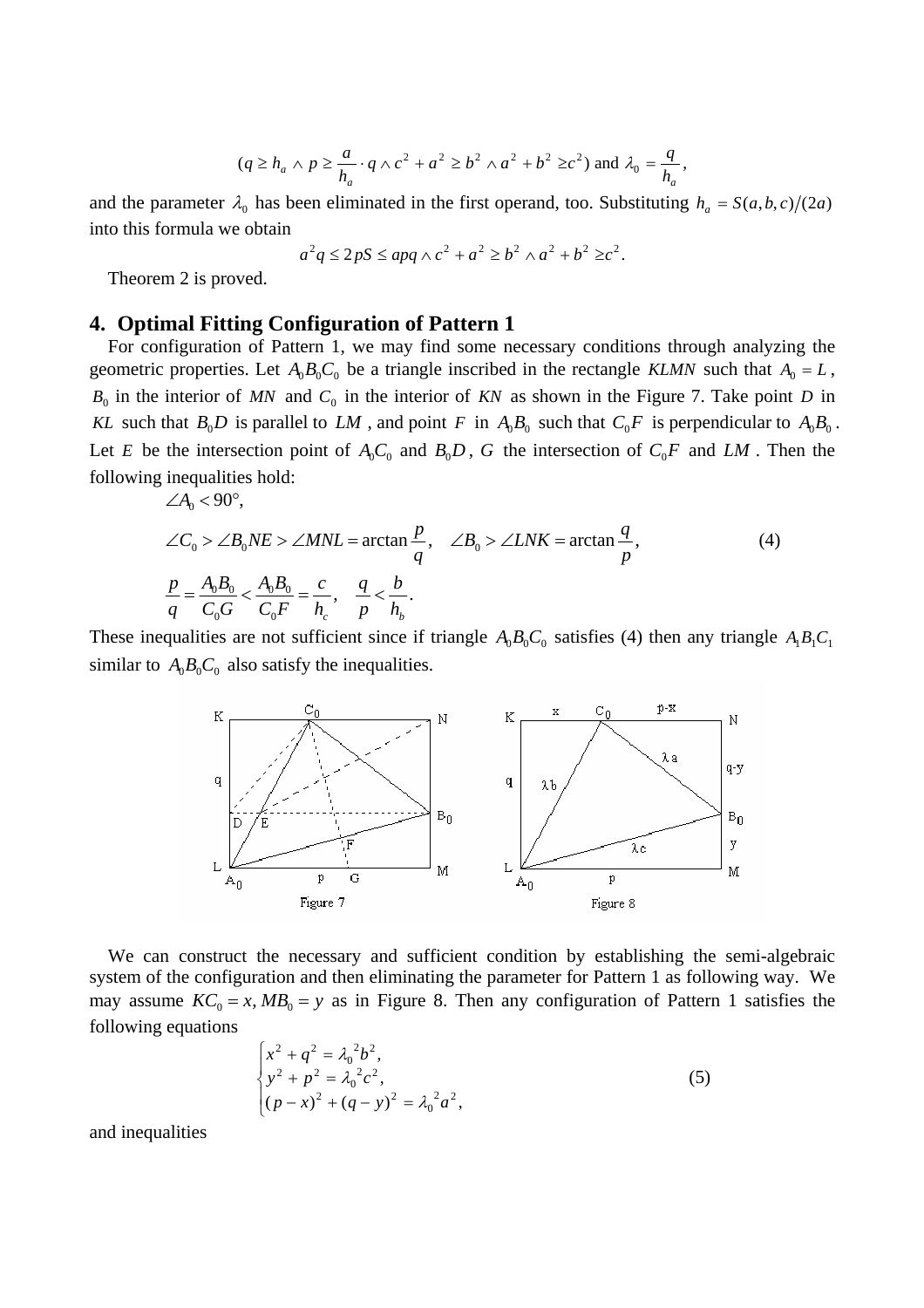$$
\lambda_0 \ge 1, \ 0 < x < p, \ 0 < y < q. \tag{6}
$$

On the other hand, any (real positive) solution of the semi-algebraic set determined by (5) and (6) also generates a configuration of Pattern 1, that is, if there exist  $x, y, \lambda_0$  satisfying (5) and (6), then  $A_0B_0C_0$  can be moved into the rectangle *KLMN* so that the configuration is of Pattern 1. We have the following result.

**Lemma 4.** Let  $a, b, c$  be the sides of a triangle, S the area of this triangle,  $p > 0, q > 0$ . Then the equation system (5) has real solution  $\lambda_0$ , x, y satisfying inequalities (6) if and only if

$$
4b2p2 + 4c2q2 - 16pqS \ge (b2 + c2 - a2)2,
$$
  
(a<sup>2</sup> + b<sup>2</sup> - c<sup>2</sup>)p < 4qS < 2b<sup>2</sup>p,  
(c<sup>2</sup> + a<sup>2</sup> - b<sup>2</sup>)q < 4pS < 2c<sup>2</sup>q.

**Proof**: First we transform the equation system (5) into triangular form. Using pseudo-remainder or resultant provided in Maple, the system (5) can be transformed to

$$
\begin{cases}\n(b^2 + c^2 - a^2)^4 \lambda_0^4 - 8(b^2 p^2 + c^2 q^2) \cdot (b^2 + c^2 - a^2)^2 \lambda_0^2 \\
+ 16(b^2 p^2 + c^2 q^2)^2 - 256 p^2 q^2 S^2 = 0, \\
4(b^2 + c^2 - a^2) \cdot p \cdot x - (b^2 + c^2 - a^2)^2 \lambda_0^2 - 4(b^2 p^2 - c^2 q^2) = 0, \\
4(b^2 + c^2 - a^2) \cdot q \cdot y - (b^2 + c^2 - a^2)^2 \lambda_0^2 + 4(b^2 p^2 - c^2 q^2) = 0,\n\end{cases}
$$
\n(7)

under condition  $b^2 + c^2 - a^2 \neq 0$ , and to the following trivial form  $x = 0$ ,  $y = 0$ ,  $q = \lambda_0 b$ ,  $p = \lambda_0 c$ ,

$$
(8)
$$

if  $b^2 + c^2 - a^2 = 0$ . Since in latter case, we have  $S = 1/2 bc$ , (8) is also satisfying equation system (7). Thus the semi-algebraic set defined by (5) and (6) equals to the semi-algebraic set defined by (7) and (5). It is easily observed that equation system (7) can be decomposed to the following two branches:

$$
E_1: \begin{cases} \lambda_0^2 = \frac{4b^2p^2 + 4c^2q^2 + 16pqS}{(b^2 + c^2 - a^2)^2}, \\ x = \frac{2b^2p + 4qS}{b^2 + c^2 - a^2}, \\ y = \frac{2c^2q + 4pS}{b^2 + c^2 - a^2}, \end{cases} \qquad E_2: \begin{cases} \lambda_0^2 = \frac{4b^2p^2 + 4c^2q^2 - 16pqS}{(b^2 + c^2 - a^2)^2}, \\ x = \frac{2b^2p - 4qS}{b^2 + c^2 - a^2}, \\ y = \frac{2c^2q - 4pS}{b^2 + c^2 - a^2}, \end{cases}
$$

Now we prove that  $\lambda_0$ , *x*, *y* in branch  $E_1$  do not satisfy inequality system (6). From  $x > 0$ ,  $y > 0$ , we know  $b^2 + c^2 - a^2 > 0$ , and immediately obtain

$$
2b^2p + 4qS < (b^2 + c^2 - a^2)p, \quad 2c^2q + 4pS < (b^2 + c^2 - a^2)q,
$$

and therefore,

$$
4qS < (-a^2 - b^2 + c^2)p, \quad 4pS < (-c^2 - a^2 + b^2)q,
$$

which leads to  $S < 0$  since at least one of ∠*B* and ∠*C* is acute. This is impossible. So we proved that positive real solution  $\lambda_0$ , *x*, *y* of system (5) and (6) is given by  $E_2$ . Thus, the condition for the existence of positive real solution  $\lambda_0$ , x, y of the original system in terms  $a, b, c$  and  $p, q$  is:

$$
\frac{4b^2p^2+4c^2q^2-16pqS}{(b^2+c^2-a^2)^2} \ge 1, \ \ 0<\frac{2b^2p-4qS}{b^2+c^2-a^2} < p, \ \ 0<\frac{2c^2q-4pS}{b^2+c^2-a^2} < q.
$$

To simplify this condition, we show we show  $b^2 + c^2 - a^2 > 0$ . Otherwise,

$$
2b^2p - 4qS < 0, \quad 2c^2q - 4pS < 0,
$$